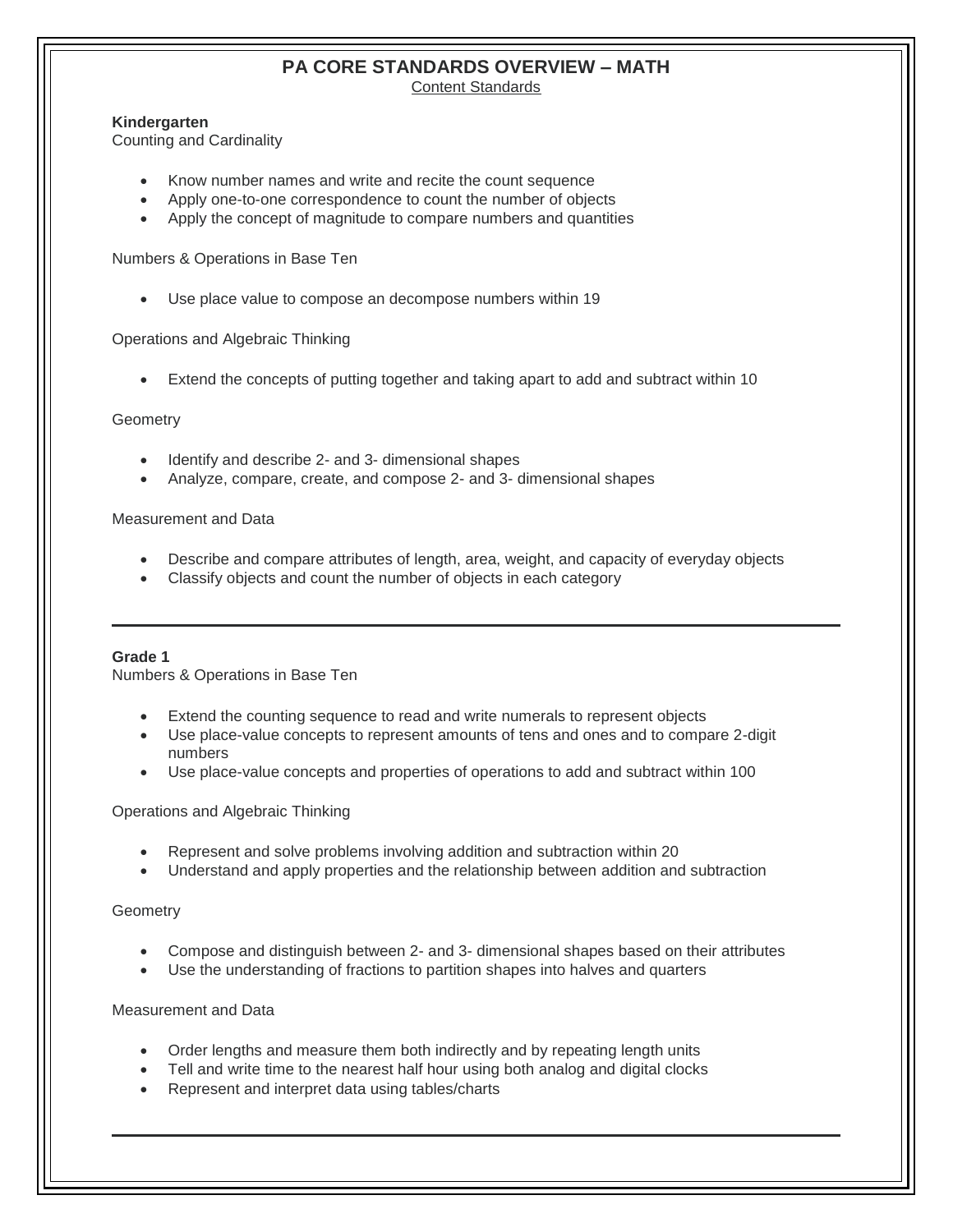## **Grade 2**

Numbers & Operations in Base Ten

- Use place-value concepts to represent amounts of tens and ones and to compare three digit numbers
- Use place-value concepts to read, write, and skip count to 1000
- Use place-value understanding and properties of operations to add and subtract within 1000

Operations and Algebraic Thinking

- Represent and solve problems involving addition and subtraction within 100
- Understand and apply properties of operations and the relationship between addition and subtraction

## **Geometry**

- Analyze and draw 2- and 3- dimensional shapes having specified attributes
- Use the understanding of fractions to partition shapes into halves, quarters, and thirds

Measurements and Data

- Measure and estimate lengths in standard units using appropriate tools
- Tell and write time to the nearest five minutes using both analog and digital clocks
- Solve problems and make change using coins and paper currency with appropriate symbols
- Represent and interpret data using line plots, picture graphs, and bar graphs
- Extend the concepts of addition and subtraction to problems involving length

#### **Grade 3**

Numbers & Operations in Base Ten

Apply place-value understanding and properties of operations to perform multi-digit arithmetic

Number & Operations – Fractions

Explore and develop an understanding of fractions as numbers

Operations and Algebraic Thinking

- Represent and solve problems involving multiplication and division
- Understand properties of multiplication and the relationship between multiplication and division
- Demonstrate multiplication and division fluency
- Solve problems involving the four operations, and identify and explain patterns in arithmetic

## **Geometry**

- Identify, compare, and classify shapes and their attributes
- Use the understanding of fractions to partition shapes into parts with equal areas and express the area of each part as a unit fraction of the whole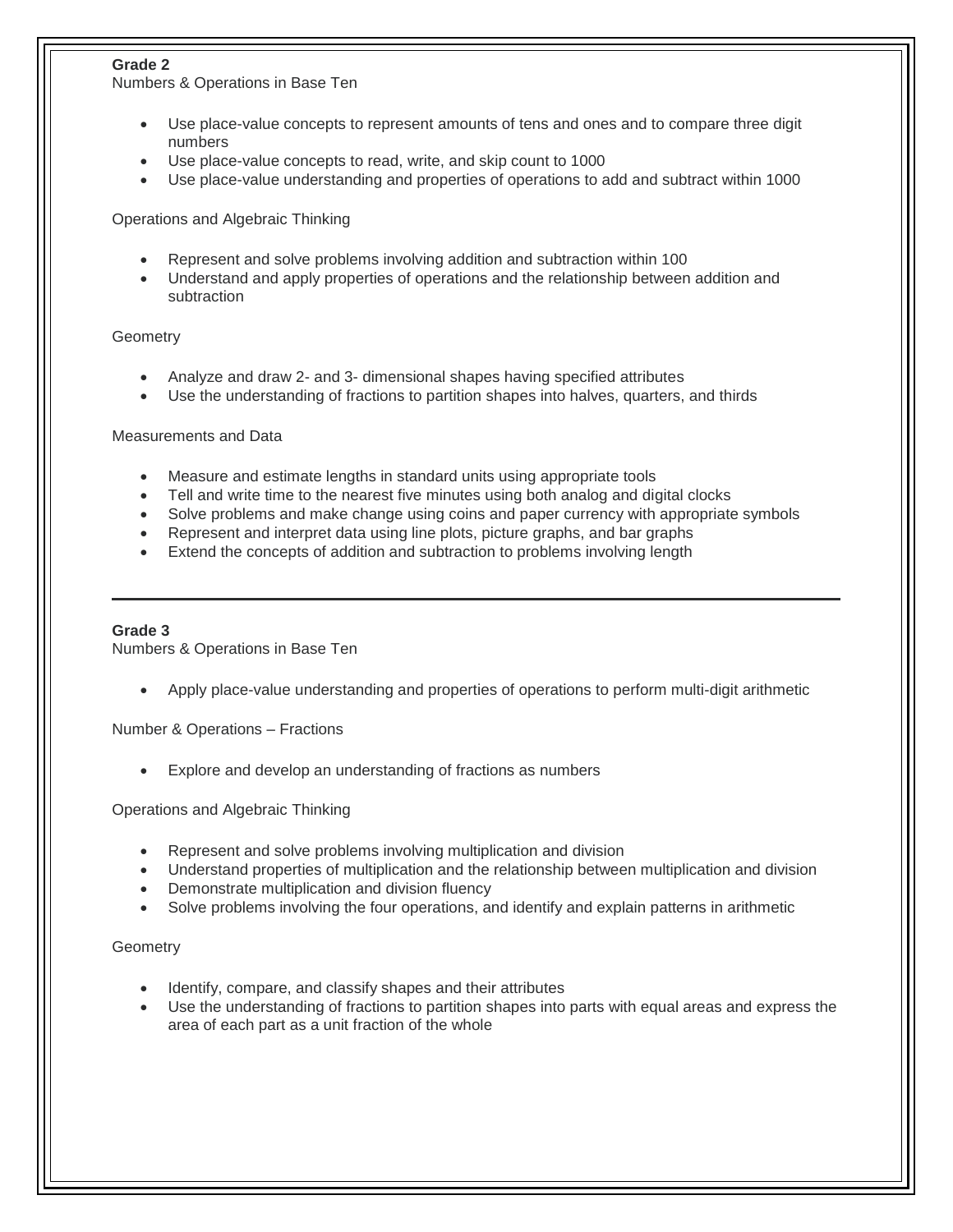#### Measurement and Data

- Solve problems involving measurement and estimation of temperature, liquid volume, mass, and length
- Tell and write time to the nearest minute and solve problems by calculating time intervals
- Solve problems and make change involving money using a combination of coins and bills
- Represent and interpret data using tally charts, tables, pictographs, line plots, and bar graphs
- Determine the area of a rectangle and apply the concept to multiplication and to addition
- Solve problems involving perimeters of polygons and distinguish between linear and area measures

#### **Grade 4**

Numbers & Operations in Base Ten

- Apply place-value concepts to show an understanding of multi-digit whole numbers
- Use place-value understanding and properties of operations to perform multi-digit arithmetic

Numbers & Operations – Fractions

- Extend the understanding of fractions to show equivalence and ordering
- Build fractions from unit fractions by applying and extending previous understanding of operations of whole numbers
- Connect decimal notation to fractions, and compare decimal fractions9base 10 denominator, e.g., 19/100)

Operations and Algebraic Thinking

- Represent and solve problems involving the four operations
- Develop and/or apply number theory concepts to find factors and multiples
- Generate and analyze patterns using one rule

**Geometry** 

- Draw lines and angles and identify these in 2-dimensional figures
- Classify 2-dimensional figures by properties of their lines and angles
- Recognize symmetric shapes and draw lines of symmetry

Measurement and Data

- Solve problems involving measurement and conversions from a larger unit to a smaller unit
- Translate information from one type of data display to another
- Represent and interpret data involving fractions using information provided in a line plot
- Measure angles and use properties of adjacent angles to solve problems